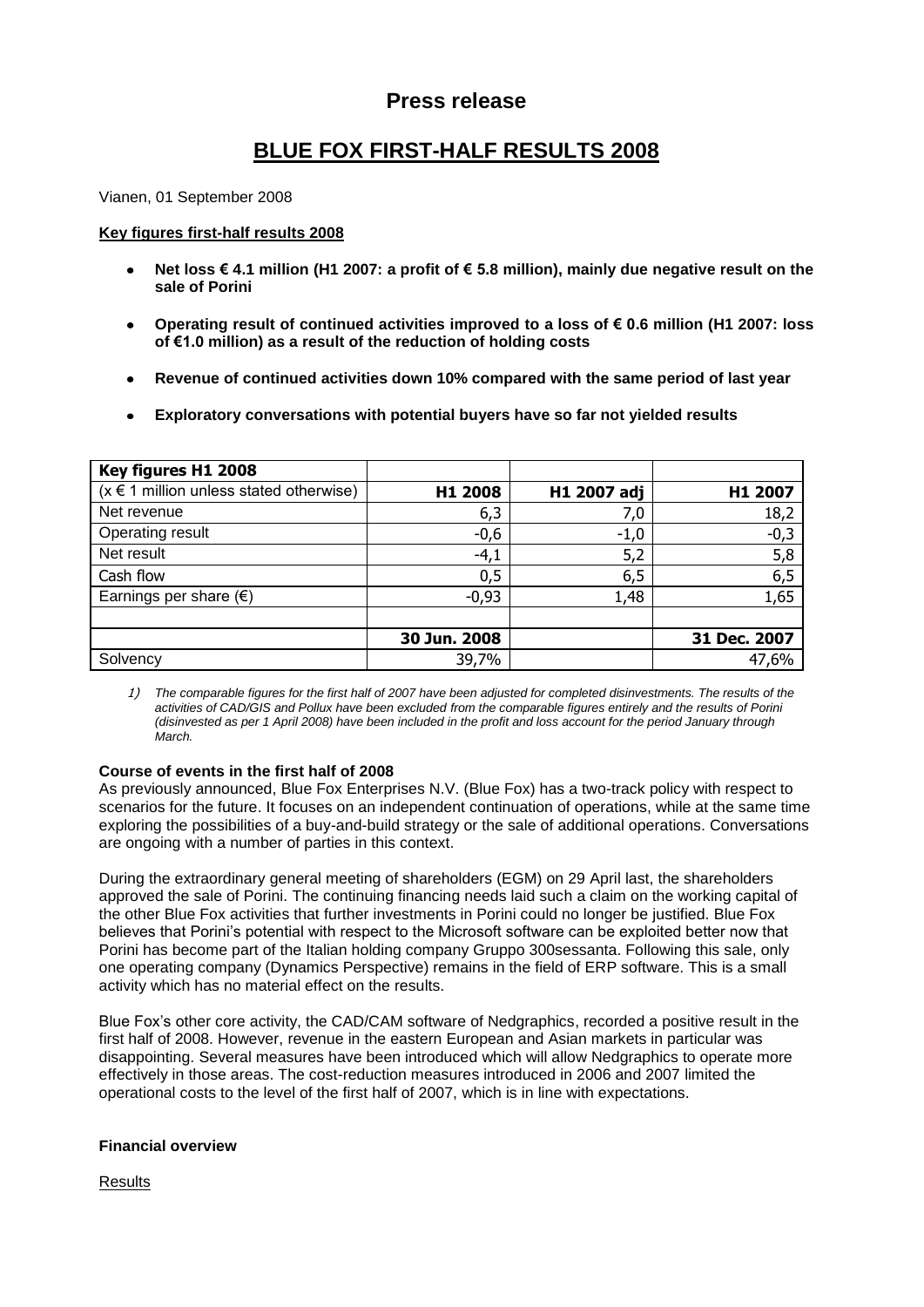In the first half of 2008. Blue Fox recorded a net loss of €4.1 million (H1 2007: € 5.8 million positive). The net result comprises primarily the  $\epsilon$  3.4 million negative result on the sale of Porini and an operating loss of € 0.6 million (H1 2007:  $€ 1.0$  million negative).

The results of Porini have been consolidated in the Blue Fox figures for the months January through March. In that period, Porini booked revenue of € 1.2 million (H1 2007: € 1.1 million), with an operating loss of € 0.2 million (H1 2007: € 0.3 negative). A limited acquisition sum has been agreed for Porini and the buyer has taken on the bank debts of the operating company. The  $\epsilon$  3.4 million negative result on the transaction relates primarily to the software developed in-house.

The continued core activity of Blue Fox, the CAD/CAM software of Nedgraphics, had a difficult first half of the year. The CAD/CAM division saw its revenue drop by  $\epsilon$  0.7 million compared to the same period of last year. Despite the revenue drop, the division was still able to record a net profit of  $\epsilon$  0.4 million (H1 2007: € 1.0 million). Costs remained at the same level as in 2007.

Although the holding costs were lower in the first half of 2008 than in the previous year, these costs remained relatively high in view of the size of the company. Following the sale of Porini, the holding has been reduced to a small but effective team, which has greatly reduced the costs and that is more in proportion to the size of the remaining activities.

### Cash flow, investments and financing

In the first half of 2008, total cash flow was € 0.5 million (H1 2007: € 6.5 million). Despite the operating los, operational cash flow in the first half of 2008 was positive at € 1.4 million (H1 2007: € 1.4 million). As a result of the small positive cash flow from the sale of Porini and the investment in software developed in-house, the cash flow from investments was € 0.9 million negative on balance (H1 2007: € 5.6 million positive).

### Balance sheet

Fixed assets fell to  $\epsilon$  9.6 million from  $\epsilon$  13.0 million, primarily due to the sale of the software developed in-house which was part of the sold-off Porini activities.

Due to the negative results in the past few years, Blue Fox has losses that may be carried forward. To the extent that this deferred tax asset due to losses carried forward exceeds the deferred tax liabilities (on balance approximately  $\epsilon$  5.1 million), these are not valued, since there is no certainty that they may be compensated in the near future with taxable profits.

Shareholders equity dropped to  $\epsilon$  6.2 million as per 30 June 2008, from  $\epsilon$  10.3 million at year-end 2007. The drop of € 4.1 million represents the net loss of the first half of 2008. This reduced the solvency ratio to 39.7% (47.6% at year-end 2007).

## **Outlook**

Following the sale of Porini, the holding costs have been reduced to a level that is more appropriate to the size of our company. In view of the level of the holding costs in the first months of 2008, these costs will continue to have a disproportionate effect of the operating result for the full year. The remaining activities have a positive cash flow, which make a stand-alone scenario also an option for Blue Fox.

## **For more information:**

Citigate First Financial Uneke Dekkers / Claire Verhagen Tel.: + 31 (0)20 – 575 40 10

### **Addenda:**

- Consolidated balance sheet as of 30 June 2008
- Consolidated profit and loss account for the first half of 2008
- Consolidated cash flow statement for the first half of 2008
- Shareholders equity, capital and reserves

The valuation principles are available on the Blue Fox Enterprises N.V. website [\(www.bluefox.nl\)](http://www.bluefox.nl/)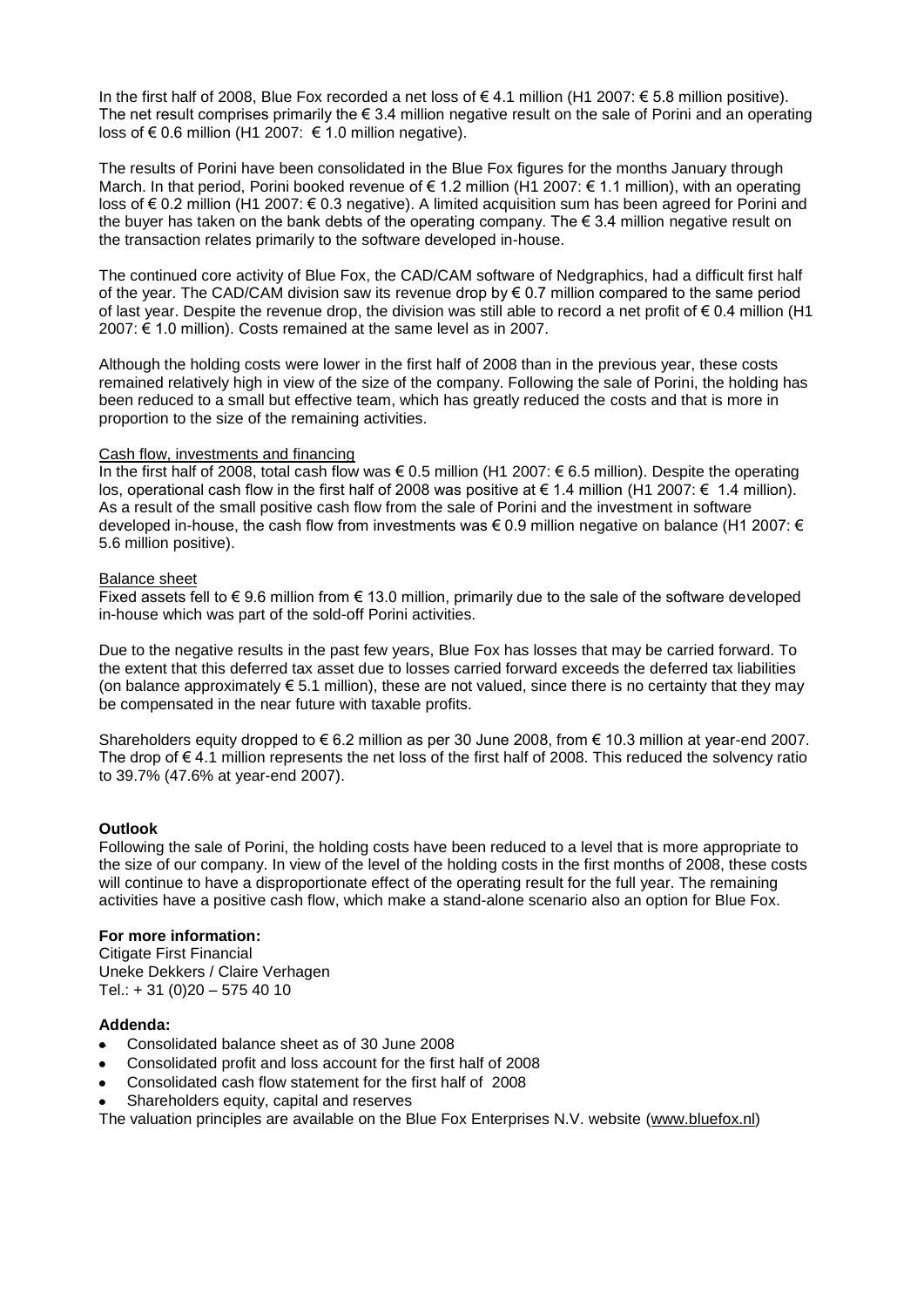## **Consolidated balance sheet**

As per June 30th, 2008 (before appropriation of result)

| (in thousands of euros)                                | 30 Jun. 2008 | 31 Dec. 2007 |
|--------------------------------------------------------|--------------|--------------|
|                                                        |              |              |
| Non-current assets                                     | 9.619        | 13.049       |
| Current assets                                         | 6.063        | 8.590        |
| <b>Total assets</b>                                    | 15.682       | 21.639       |
|                                                        |              |              |
| Equity attributable to equity holders of the<br>parent | 6.229        | 10.297       |
| Minority interest                                      |              | 18           |
| <b>Total equity</b>                                    | 6.229        | 10.315       |
| Non-current liabilities                                | 1.566        | 2.130        |
| Current liabilities                                    | 7.887        | 9.194        |
| <b>Total liabilities</b>                               | 9.453        | 11.324       |
| <b>Total equity and liabilities</b>                    | 15.682       | 21.639       |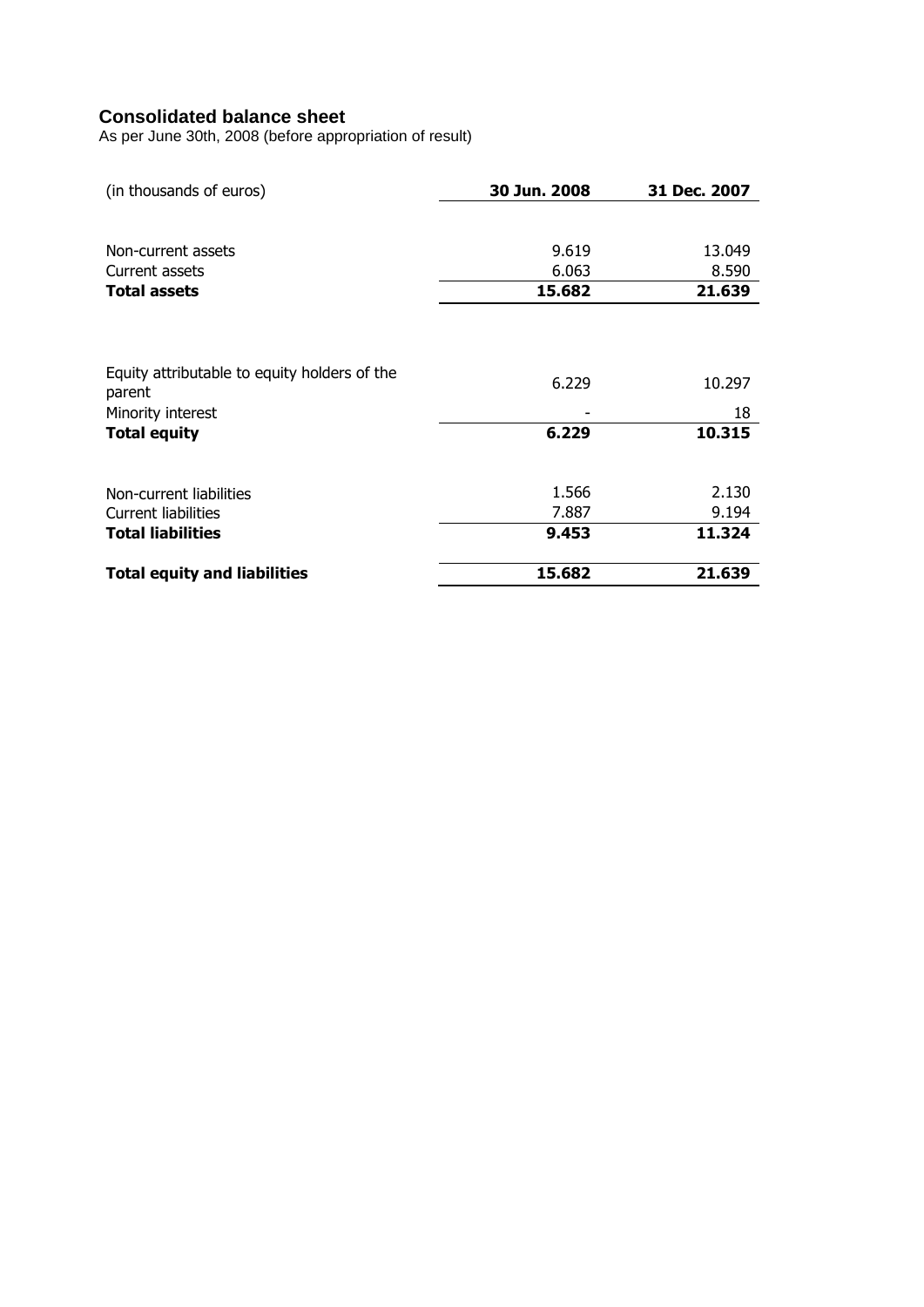## **Consolidated profit and loss account for H1 2008**

| (in thousands of euros)               | H1 2008  | H1 2007 adj. <sup>1)</sup> | H1 2007  |
|---------------------------------------|----------|----------------------------|----------|
|                                       |          |                            |          |
| Net revenue                           | 6.286    | 6.954                      | 18.203   |
| Other operating income                |          |                            | 130      |
| <b>Total operating income</b>         | 6.286    | 6.954                      | 18.333   |
| Raw materials and consumables used    | 405      | 510                        | 7.778    |
| Changes in inventories                | 13       | $-20$                      | 680      |
| Wages and salaries                    | 3.989    | 4.487                      | 6.542    |
| Social security charges               | 691      | 687                        | 1.009    |
| Amortization and depreciation         | 1.172    | 1.119                      | 1.501    |
| Other operating costs                 | 1.669    | 2.064                      | 2.645    |
| Capitalized production                | $-1.079$ | $-904$                     | $-1.496$ |
| <b>Total operating costs</b>          | 6.860    | 7.943                      | 18.659   |
| <b>Operating result</b>               | $-574$   | -989                       | $-326$   |
|                                       |          |                            |          |
| Financial income                      | 32       | 101                        | 106      |
| Financial expenses                    | $-120$   | $-315$                     | $-366$   |
| Result from sale of subsidiaries      | $-3.388$ | 6.468                      | 6.468    |
| <b>Result before income tax</b>       | $-4.050$ | 5.265                      | 5.882    |
| Income tax expense                    | $-51$    | -78                        | $-36$    |
| <b>Result for the period</b>          | $-4.101$ | 5.187                      | 5.846    |
|                                       |          |                            |          |
| <b>Attributable to:</b>               |          |                            |          |
| Equity holders of the parent company  | $-4.106$ | 5.193                      | 5.864    |
| Minority interest                     | 5        | -6                         | -18      |
|                                       | $-4.101$ | 5.187                      | 5.846    |
|                                       |          |                            |          |
| Basic earnings per share (in euros)   | $-0,93$  | 1,48                       | 1,65     |
| Diluted earnings per share (in euros) | $-0,92$  | 1,47                       | 1,61     |

1) *The comparable figures for the first half of 2007 have been adjusted for completed disinvestments. The results of the activities of CAD/GIS and Pollux have been excluded from the comparable figures entirely and the results of Porini (disinvested as per 1 April 2008) have been included in the profit and loss account for the period January through March.*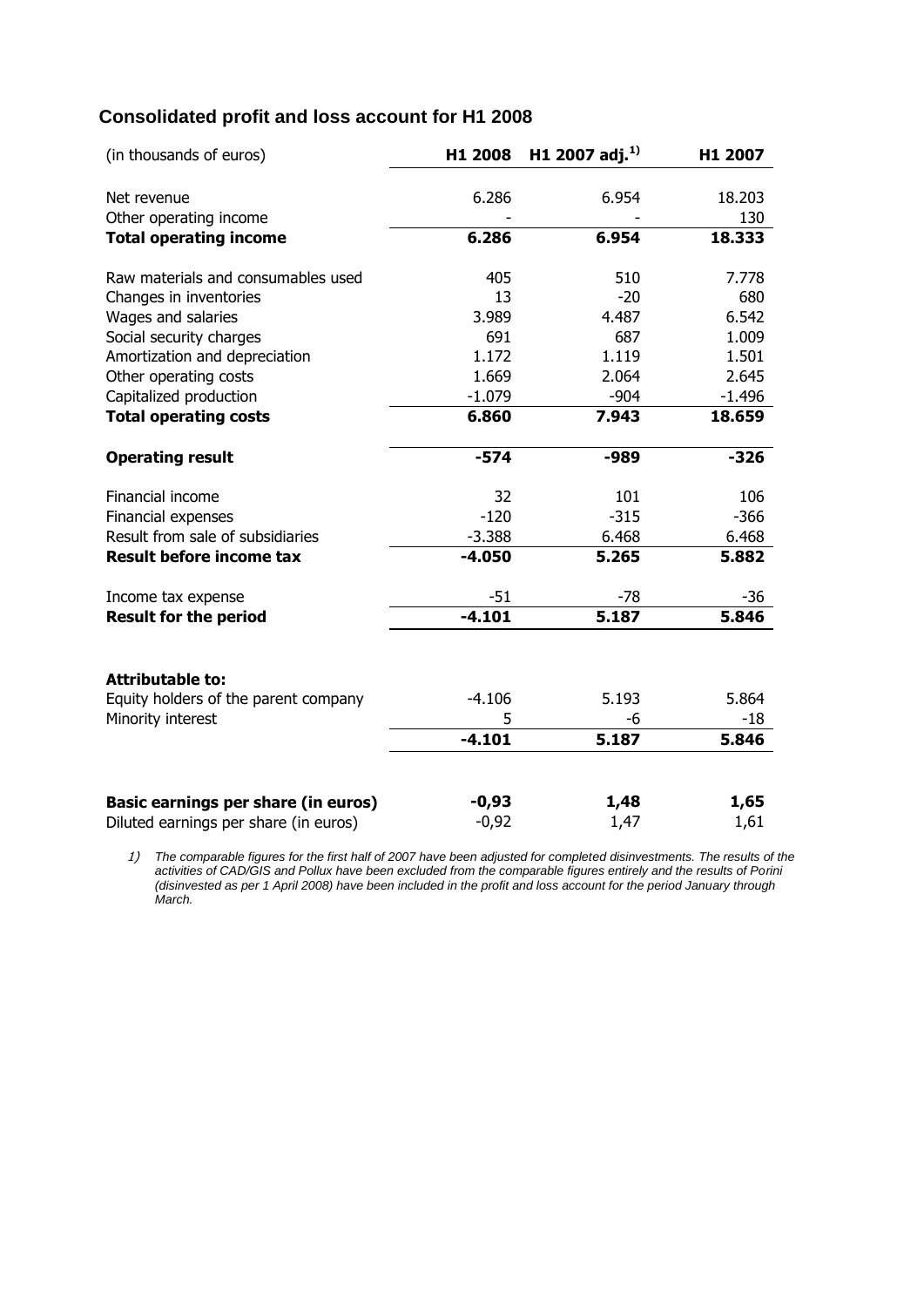## **Consolidated cash flow statement**

| (in thousands of euros)                                       | H1 2008       | H1 2007         |
|---------------------------------------------------------------|---------------|-----------------|
|                                                               |               |                 |
| Operating result<br>Depreciation and amortization             | -574<br>1.172 | $-326$<br>1.501 |
| Change in inventories and work in progress                    | -79           | 77              |
| Change in trade and other receivables                         | 100           | $-1.971$        |
| Change in trade and other payables                            | 912           | 3.573           |
| Changes in provisions/employee benefits                       | $-13$         | $-1.222$        |
| Interest paid                                                 | $-110$        | $-269$          |
| Corporate income tax                                          | -43           | $-11$           |
| <b>Cash flow from operating activities</b>                    | 1.365         | 1.352           |
| Investments:                                                  |               |                 |
| Intangible assets                                             | $-1.079$      | $-1.508$        |
| Property, plant and equipment                                 | -74           | $-79$           |
| <b>Disposals:</b>                                             |               |                 |
| Property, plant and equipment                                 |               | 35              |
| Other investments                                             |               |                 |
| Sale of subsidiaries (including cash and cash<br>equivalents) | 222           | 7.065           |
| <b>Exchange rate differences</b>                              | 38            | 43              |
| <b>Cash flow from investment activities</b>                   | -893          | 5.556           |
| Net proceeds from issue of shares                             |               | 2.425           |
| Granted loans                                                 |               |                 |
| Redemption loans                                              |               | $-2.879$        |
| <b>Cash flow from financing activities</b>                    |               | -454            |
| <b>Change in liquid assets</b>                                | 472           | 6.454           |
|                                                               |               |                 |
| Cash and cash equivalents                                     | 1.059         | 3.747           |
| Bank overdraft                                                | $-607$        | $-7.448$        |
| <b>Balance at 1 January</b>                                   | 452           | $-3.701$        |
| Cash and cash equivalents                                     | 2.229         | 3.427           |
| Bank overdraft                                                | $-1.305$      | $-674$          |
| <b>Balance at 30 June</b>                                     | 924           | 2.753           |
| <b>Change in liquid assets</b>                                | 472           | 6.454           |